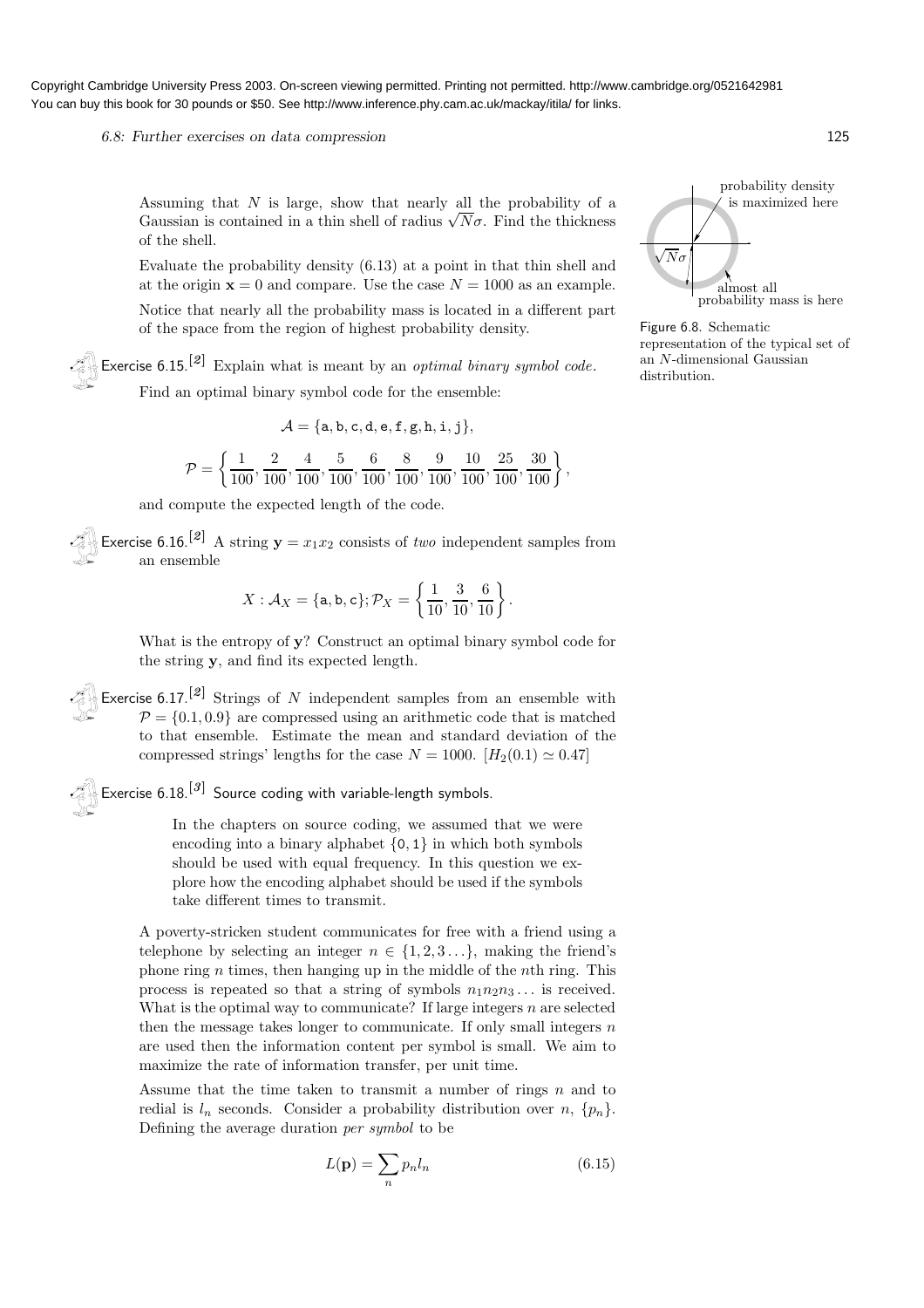$126$  6 — Stream Codes

and the entropy per symbol to be

$$
H(\mathbf{p}) = \sum_{n} p_n \log_2 \frac{1}{p_n},\tag{6.16}
$$

show that for the average information rate *per second* to be maximized, the symbols must be used with probabilities of the form

$$
p_n = \frac{1}{Z} 2^{-\beta l_n}
$$
\n(6.17)

where  $Z = \sum_n 2^{-\beta l_n}$  and  $\beta$  satisfies the implicit equation

$$
\beta = \frac{H(\mathbf{p})}{L(\mathbf{p})},\tag{6.18}
$$

that is,  $\beta$  is the rate of communication. Show that these two equations  $(6.17, 6.18)$  imply that  $\beta$  must be set such that

$$
\log Z = 0.\tag{6.19}
$$

Assuming that the channel has the property

$$
l_n = n \text{ seconds},\tag{6.20}
$$

find the optimal distribution p and show that the maximal information rate is 1 bit per second.

How does this compare with the information rate per second achieved if **p** is set to  $(1/2, 1/2, 0, 0, 0, 0, ...)$  that is, only the symbols  $n = 1$  and  $n = 2$  are selected, and they have equal probability?

Discuss the relationship between the results (6.17, 6.19) derived above, and the Kraft inequality from source coding theory.

How might a random binary source be efficiently encoded into a sequence of symbols  $n_1n_2n_3...$  for transmission over the channel defined in equation (6.20)?

- $\triangleright$  Exercise 6.19.<sup>[1]</sup> How many bits does it take to shuffle a pack of cards?
- $\triangleright$  Exercise 6.20.<sup>[2]</sup> In the card game Bridge, the four players receive 13 cards each from the deck of 52 and start each game by looking at their own hand and bidding. The legal bids are, in ascending order  $1\clubsuit, 1\diamondsuit, 1\heartsuit, 1\spadesuit$ . 1NT, 2 $\clubsuit$ , 2 $\diamondsuit$ , ... 7 $\heartsuit$ , 7 $\spadesuit$ , 7NT, and successive bids must follow this order; a bid of, say, 2 $\heartsuit$  may only be followed by higher bids such as 2 $\spadesuit$ or 3♣ or 7NT. (Let us neglect the 'double' bid.)

The players have several aims when bidding. One of the aims is for two partners to communicate to each other as much as possible about what cards are in their hands.

Let us concentrate on this task.

- (a) After the cards have been dealt, how many bits are needed for North to convey to South what her hand is?
- (b) Assuming that E and W do not bid at all, what is the maximum total information that N and S can convey to each other while bidding? Assume that N starts the bidding, and that once either N or S stops bidding, the bidding stops.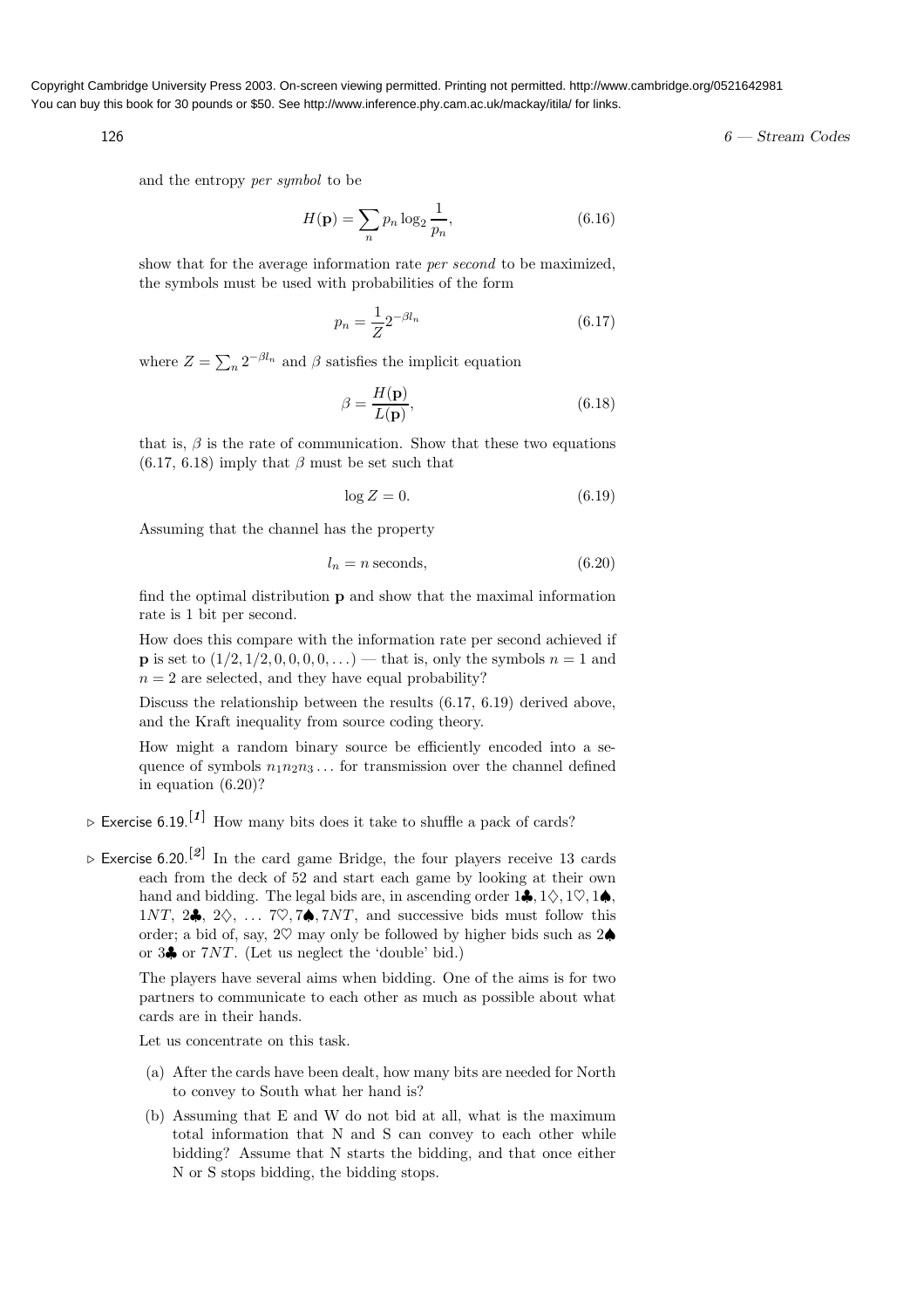6.9: Solutions 127

 $\triangleright$  Exercise 6.21.<sup>[2]</sup> My old 'arabic' microwave oven had 11 buttons for entering cooking times, and my new 'roman' microwave has just five. The buttons of the roman microwave are labelled '10 minutes', '1 minute', '10 seconds', '1 second', and 'Start'; I'll abbreviate these five strings to the symbols M, C, X, I,  $\Box$ . To enter one minute and twenty-three seconds (1:23), the arabic sequence is

$$
123\Box,\t\t(6.21)
$$

and the roman sequence is

$$
CXXIII \Box. \tag{6.22}
$$

Each of these keypads defines a code mapping the 3599 cooking times from 0:01 to 59:59 into a string of symbols.

- (a) Which times can be produced with two or three symbols? (For example, 0:20 can be produced by three symbols in either code:  $XX\Box$  and 20 $\Box$ .)
- (b) Are the two codes complete? Give a detailed answer.
- (c) For each code, name a cooking time that it can produce in four symbols that the other code cannot.
- (d) Discuss the implicit probability distributions over times to which each of these codes is best matched.
- (e) Concoct a plausible probability distribution over times that a real user might use, and evaluate roughly the expected number of symbols, and maximum number of symbols, that each code requires. Discuss the ways in which each code is inefficient or efficient.
- (f) Invent a more efficient cooking-time-encoding system for a microwave oven.
- Exercise 6.22.<sup>[2, p.132]</sup> Is the standard binary representation for positive integers (e.g.  $c<sub>b</sub>(5) = 101$ ) a uniquely decodeable code?

Design a binary code for the positive integers, i.e., a mapping from  $n \in \{1, 2, 3, \ldots\}$  to  $c(n) \in \{0, 1\}^+$ , that is uniquely decodeable. Try to design codes that are prefix codes and that satisfy the Kraf t equality  $\sum_{n} 2^{-l_n} = 1.$ 

Motivations: any data file terminated by a special end of file character can be mapped onto an integer, so a prefix code for integers can be used as a self-delimiting encoding of files too. Large files correspond to large integers. Also, one of the building blocks of a 'universal' coding scheme – that is, a coding scheme that will work OK for a large variety of sources – is the ability to encode integers. Finally, in microwave ovens, cooking times are positive integers!

Discuss criteria by which one might compare alternative codes for integers (or, equivalently, alternative self-delimiting codes for files).

## **6.9 Solutions**

Solution to exercise 6.1 (p.115). The worst-case situation is when the interval to be represented lies just inside a binary interval. In this case, we may choose either of two binary intervals as shown in figure 6.10. These binary intervals



Figure 6.9. Alternative keypads for microwave ovens.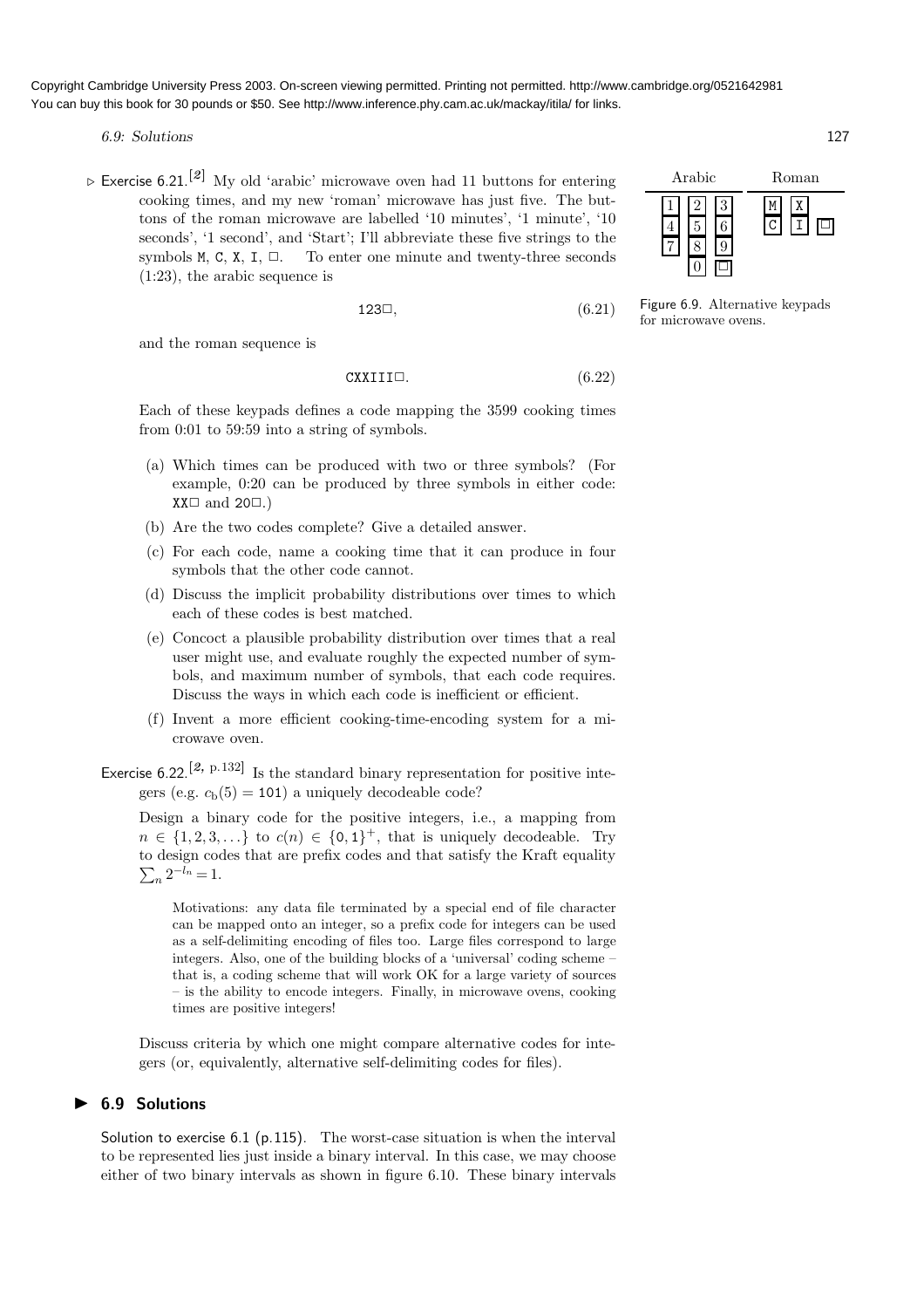### $128$  6 — Stream Codes



Figure 6.10. Termination of arithmetic coding in the worst case, where there is a two bit overhead. Either of the two binary intervals marked on the right-hand side may be chosen. These binary intervals are no smaller than  $P(\mathbf{x}|\mathcal{H})/4$ .

are no smaller than  $P(x|\mathcal{H})/4$ , so the binary encoding has a length no greater than  $\log_2 1/P(\mathbf{x}|\mathcal{H}) + \log_2 4$ , which is two bits more than the ideal message length.

Solution to exercise 6.3 (p.118). The standard method uses 32 random bits per generated symbol and so requires 32 000 bits to generate one thousand samples.

Arithmetic coding uses on average about  $H_2(0.01) = 0.081$  bits per generated symbol, and so requires about 83 bits to generate one thousand samples (assuming an overhead of roughly two bits associated with termination).

Fluctuations in the number of 1s would produce variations around this mean with standard deviation 21.

Solution to exercise 6.5 (p.120). The encoding is 010100110010110001100, which comes from the parsing

$$
0,00,000,0000,001,00000,000000 \qquad (6.23)
$$

which is encoded thus:

$$
(0,0), (1,0), (10,0), (11,0), (010,1), (100,0), (110,0). \hspace{1cm} (6.24)
$$

Solution to exercise 6.6 (p.120). The decoding is 0100001000100010101000001.

Solution to exercise 6.8 (p.123). This problem is equivalent to exercise 6.7 (p.123).

The selection of K objects from N objects requires  $\lceil \log_2 {N \choose K} \rceil$  bits  $\simeq$  $NH<sub>2</sub>(K/N)$  bits. This selection could be made using arithmetic coding. The selection corresponds to a binary string of length  $N$  in which the 1 bits represent which objects are selected. Initially the probability of a 1 is  $K/N$  and the probability of a 0 is  $(N-K)/N$ . Thereafter, given that the emitted string thus far, of length n, contains k 1s, the probability of a 1 is  $(K-k)/(N-n)$ and the probability of a 0 is  $1 - (K-k)/(N-n)$ .

Solution to exercise 6.12 (p.124). This modified Lempel–Ziv code is still not 'complete', because, for example, after five prefixes have been collected, the pointer could be any of the strings 000, 001, 010, 011, 100, but it cannot be 101, 110 or 111. Thus there are some binary strings that cannot be produced as encodings.

Solution to exercise 6.13 (p.124). Sources with low entropy that are not well compressed by Lempel–Ziv include: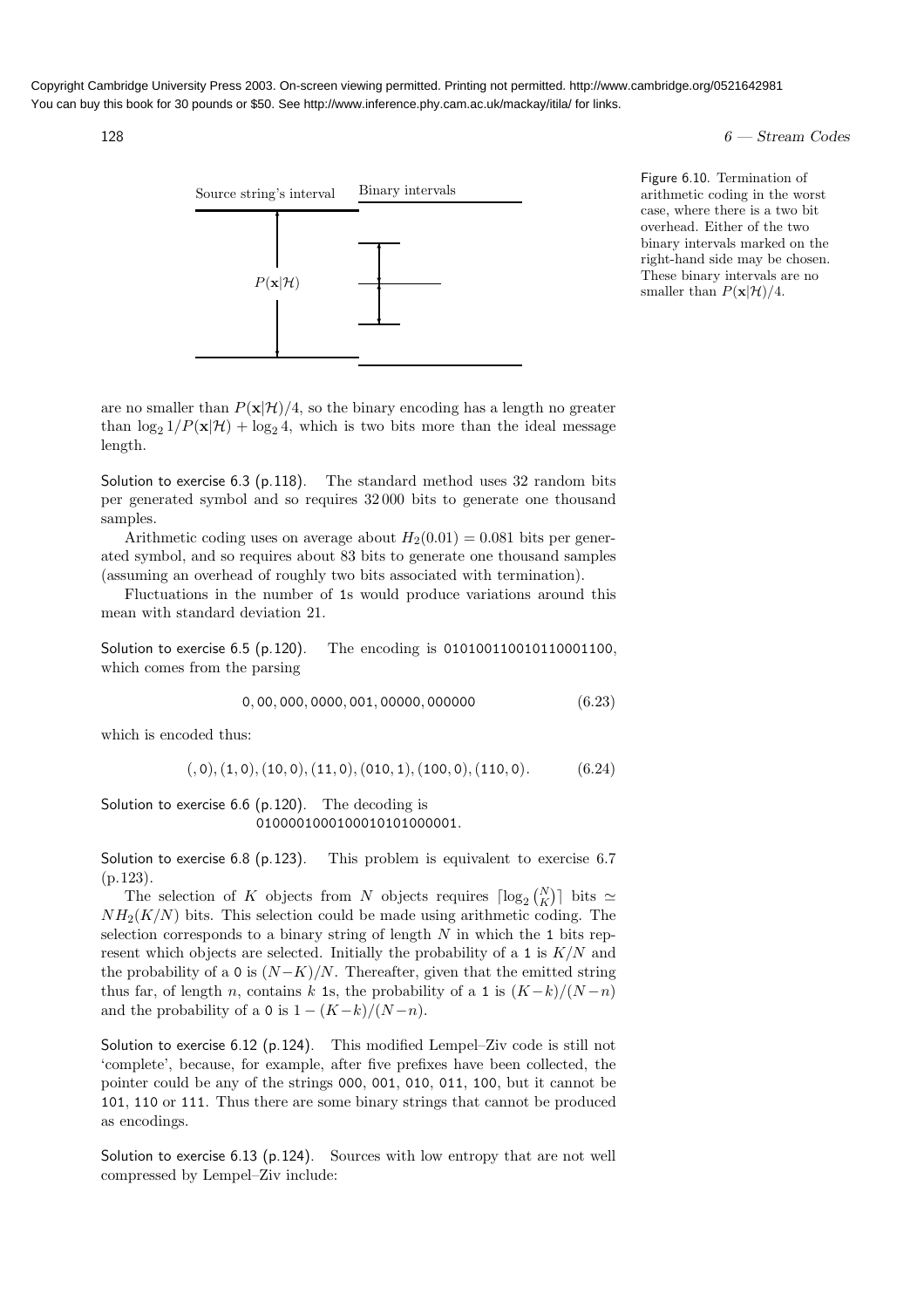- 6.9: Solutions 129
	- (a) Sources with some symbols that have long range correlations and intervening random junk. An ideal model should capture what's correlated and compress it. Lempel–Ziv can compress the correlated features only by memorizing all cases of the intervening junk. As a simple example, consider a telephone book in which every line contains an (old number, new number) pair:

## 285-3820:572-5892✷ 258-8302:593-2010✷

The number of characters per line is 18, drawn from the 13-character alphabet  $\{0, 1, \ldots, 9, -, : \square\}$ . The characters '-', ':' and ' $\square$ ' occur in a predictable sequence, so the true information content per line, assuming all the phone numbers are seven digits long, and assuming that they are random sequences, is about 14 bans. (A ban is the information content of a random integer between 0 and 9.) A finite state language model could easily capture the regularities in these data. A Lempel–Ziv algorithm will take a long time before it compresses such a file down to 14 bans per line, however, because in order for it to 'learn' that the string : ddd is always followed by -, for any three digits ddd, it will have to see all those strings. So near-optimal compression will only be achieved after thousands of lines of the file have been read.



Figure 6.11. A source with low entropy that is not well compressed by Lempel–Ziv. The bit sequence is read from left to right. Each line differs from the line above in  $f = 5\%$  of its bits. The image width is 400 pixels.

(b) Sources with long range correlations, for example two-dimensional images that are represented by a sequence of pixels, row by row, so that vertically adjacent pixels are a distance  $w$  apart in the source stream, where  $w$  is the image width. Consider, for example, a fax transmission in which each line is very similar to the previous line (figure 6.11). The true entropy is only  $H_2(f)$  per pixel, where f is the probability that a pixel differs from its parent. Lempel–Ziv algorithms will only compress down to the entropy once all strings of length  $2^w = 2^{400}$  have occurred and their successors have been memorized. There are only about  $2^{300}$  particles in the universe, so we can confidently say that Lempel–Ziv codes will *never* capture the redundancy of such an image.

Another highly redundant texture is shown in figure 6.12. The image was made by dropping horizontal and vertical pins randomly on the plane. It contains both long-range vertical correlations and long-range horizontal correlations. There is no practical way that Lempel–Ziv, fed with a pixel-by-pixel scan of this image, could capture both these correlations.

Biological computational systems can readily identify the redundancy in these images and in images that are much more complex; thus we might anticipate that the best data compression algorithms will result from the development of artificial intelligence methods.